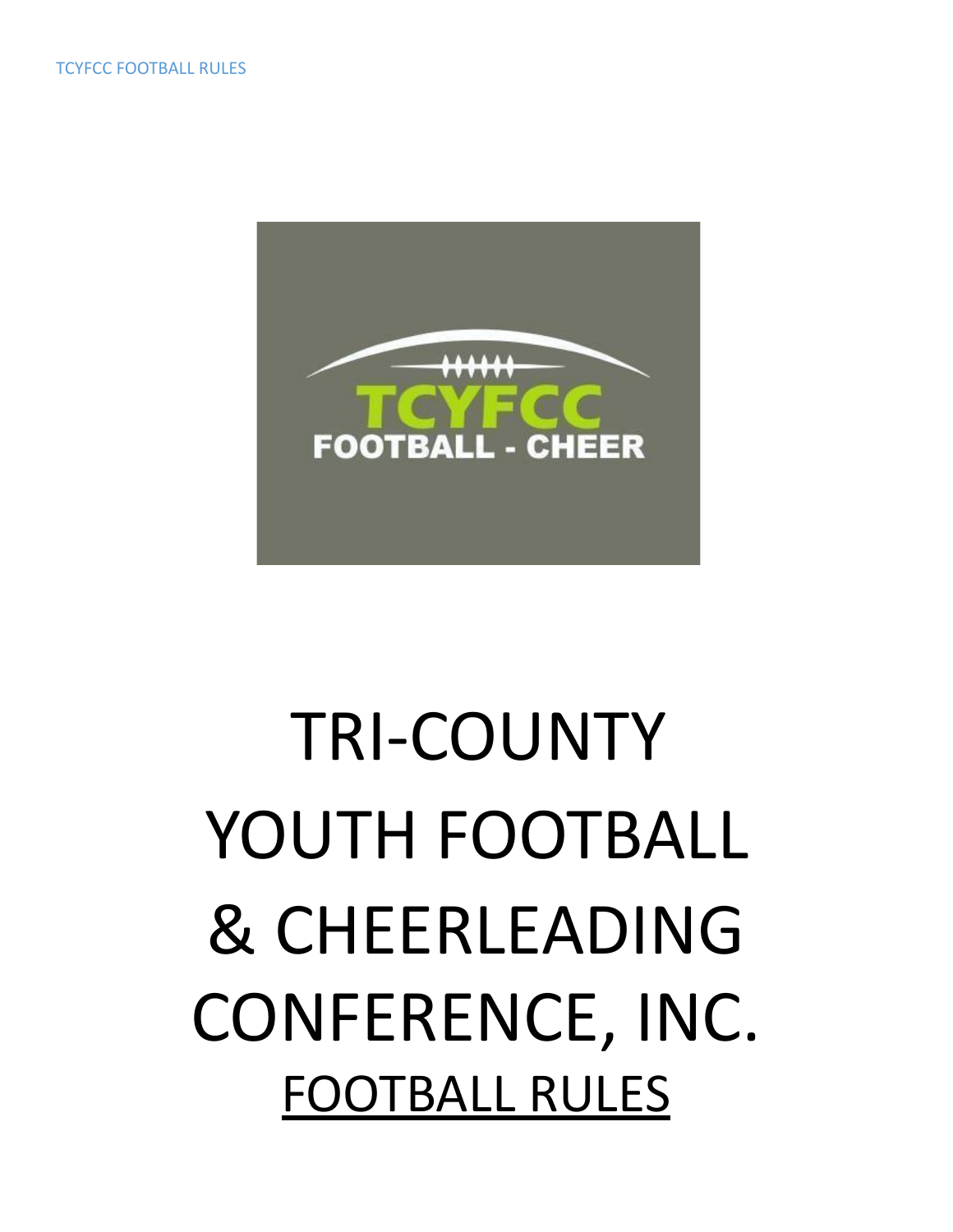# **Table of Contents**

| 2.             |               |
|----------------|---------------|
| $\mathbf{3}$ . |               |
| 4.             |               |
| 5.             |               |
| 6.             |               |
| 7.             |               |
| 8.             |               |
| 9.             |               |
|                |               |
|                |               |
|                |               |
|                |               |
|                |               |
|                |               |
|                |               |
|                | 18. EJECTIONS |
|                |               |
|                |               |

# TRI-COUNTY YOUTH FOOTBALL & CHEERLEADING CONFERENCE, INC.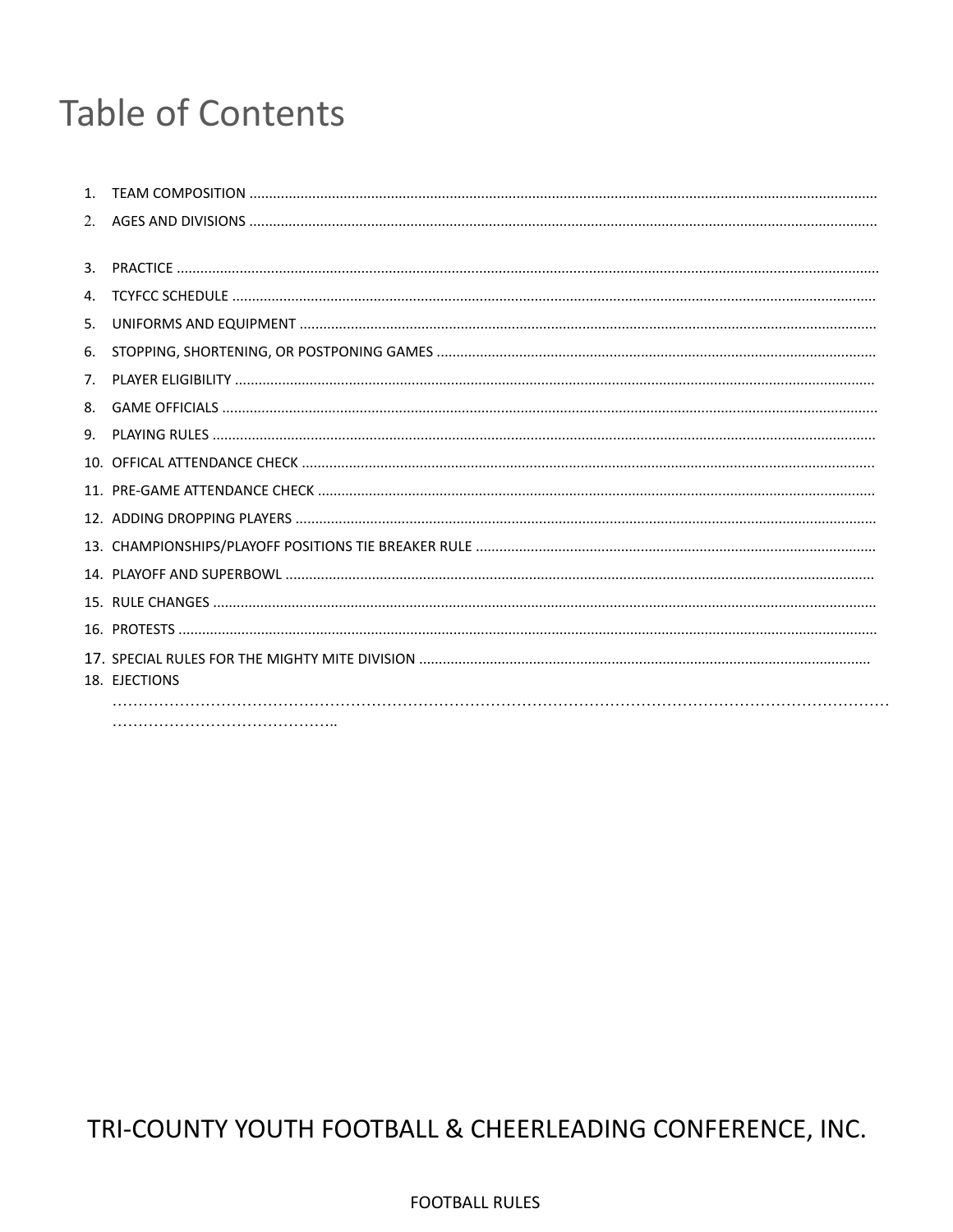#### **DEFINITIONS**

- 1. Season: June 1st until the final football game for a particular team. This may be the last regular season game if the team did not qualify for post season play, a post season contest in which the team was eliminated, or the TCYFCC Super Bowl.
- 2. Practice: Any gathering of any number of players and any team staff member or organization official to discuss or teach, either physically or verbally, or review video any football plays or techniques in a manner consistent with game day preparation. Scrimmages, walk through, conditioning drills, pre-season tournaments or jamborees, and video review are considered practices and count toward the total hours per week allowed.
- 3. Week: Monday to Sunday.
- 4. Full Contact: Physical contact between two players in a forceful or aggressive manner with the intent to thwart or stop the opposing player's movement.
- 5. Blitzing: An intentional movement into the A gap prior to the flow of the play being established, or reaction to a hand off, by the offense.
- 6. Media Personnel: Personnel from public or private news or sporting agencies; organization or team photographers; and team and/or commercial videographers.
- 7. Team Staff Member: Any coach, team manager, or junior coach listed on the official roster.
- 8. Suspension: During the suspension period the member may not be present at or within 1000 yards of any TCYFCC activity to include games, practice, scrimmages, competitions, etc.
- 9. Highest Seed. Considered to be the team with the best win/loss record. The highest seed is #1
- 10. Lowest Seed. Considered to be the team with the worst win/loss record. The lowest seed is #8.
- 11. Mini Game: A mini game is defined as one half (½) of a game to be played at a time, date, and location as determined by the TCYFCC Football Director. Each team shall have 2-time outs and there will be a five minute break between quarters. In the event of a tie then Kansas City tie breaker rules shall apply. During a mini game the 5-play rule is waived.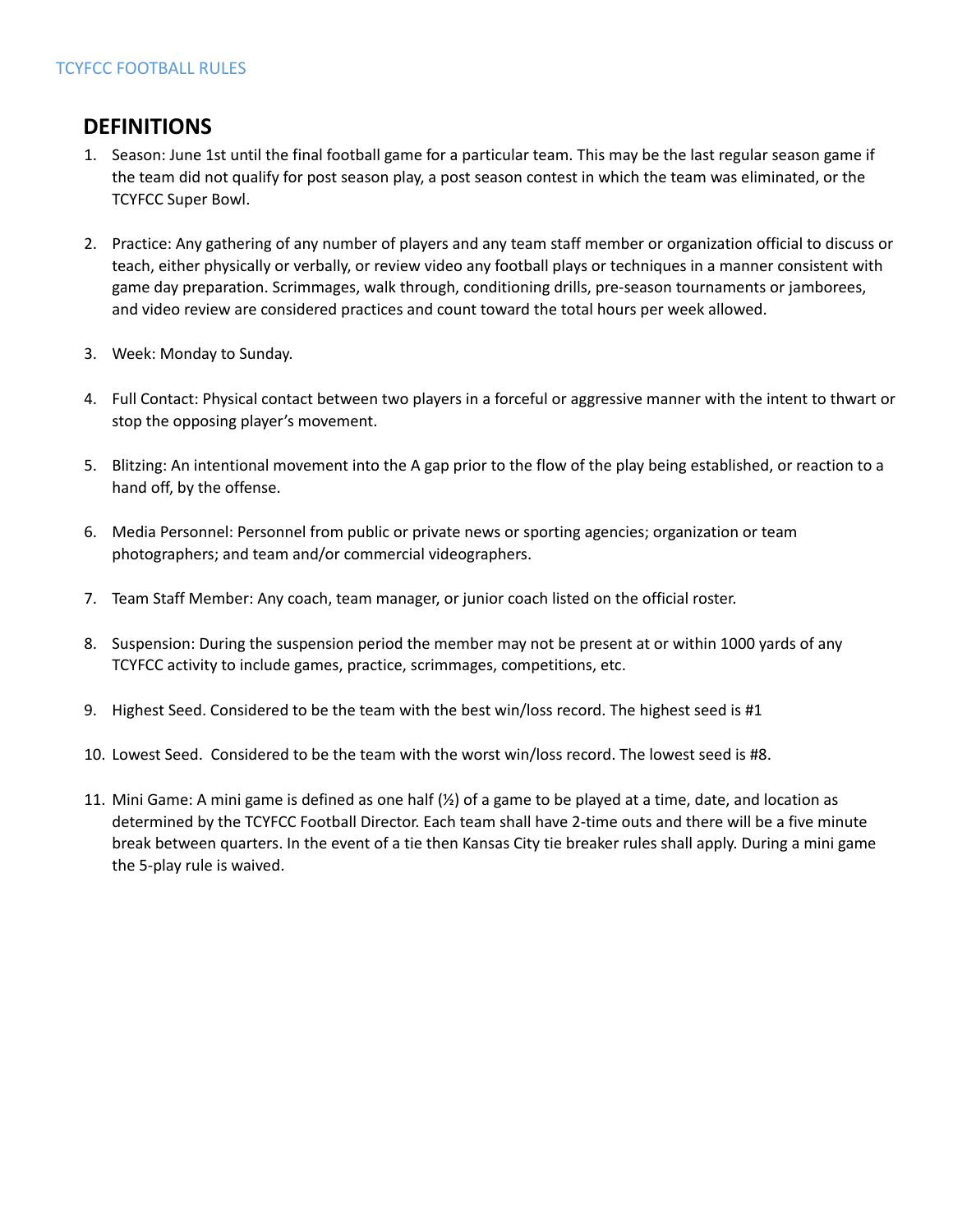# 1. TEAM COMPOSITION

- A. Each TCYFCC team shall have no more than thirty-five (35) players with the exception of Mighty Mites who shall have no more than twenty-eight (28). There shall not be fewer than eleven (11) players at all levels.
- B. Special circumstances may exist where the team composition of MM may have to be altered due to lack of participants. Teams are discouraged from attempting to field a level if there are fewer than 15 registered players. Once a team is full, organizations will refer players to the nearest TCYFCC organization and not outside leagues.
- C. Cutting of players and try outs are not allowed. Players cannot be cut from a team for any reason outside of disciplinary and attendance issues. Teams must have disciplinary and attendance policies in place with parental acknowledgement to cut a player.
- D. Anyone not a registered player and over the age of 18 (excluding media personnel and chain gang), must have a TCYFCC ID badge and comply with the Hillsborough County requirements for coaching certification and/or background check. (See TCYFCC Bylaws ARTICLE IX – LIABILITY, INSURANCE, AND CERTIFICATION)The Staff of each TCYFCC team shall consist of the following:
	- 1. One (1) Head Coach Must be at least twenty-one (21) years of age
	- 2. No more than five (5) assistant coached
	- 3. No more than two (2) team managers/team parents
	- 4. No more than two (2) water boys/junior coach
	- 5. Each park is responsible for their sideline management and parents at all times.
	- 6. The Head Coach is responsible for sideline management during their game.
	- 7. Max allowed on sideline per rule D a 1 through 6
	- 8. Junior coaches must be under 18 and at least 2 years older than the oldest player on team.

#### 2. AGES AND DIVISIONS

- A. The following age limits shall be strictly enforced: (Ages are determined as of July 31<sup>st</sup> of the current season).
- B. 4 year old's will be at parks discretion with a maximum number of 5.
- C. Division age limits shall be strictly adhered to. No player shall move divisions without just cause and prior approval from the Executive Board.
- D. Teams will be broken down into divisions. The schedule will consist of at least 3 non-division games before division play begins. The team finishing with the best division record will be the Division Champion and receive a team award as determined by the TCYFCC executive board
- E. In the event of an odd number of teams the top 8 teams with the best overall record will make playoffs.

| Team/Division  | <b>Ages</b>   |
|----------------|---------------|
| Mighty Mites   | $14^*$ , 5, 6 |
| l Pee Wee      | 7,8           |
| Midgets        | 9, 10         |
| Junior Varsity | 11, 12        |
| Varsity        | 13, 14        |

### 3. CONDITIONING AND PRACTICE

- A. Conditioning will be allowed June  $1<sup>st</sup>$ .
	- 1. Only 4 hours per week.
	- 2. Trustee must be present.
	- 3. No football, pads, shields, or dummies, no contact allowed.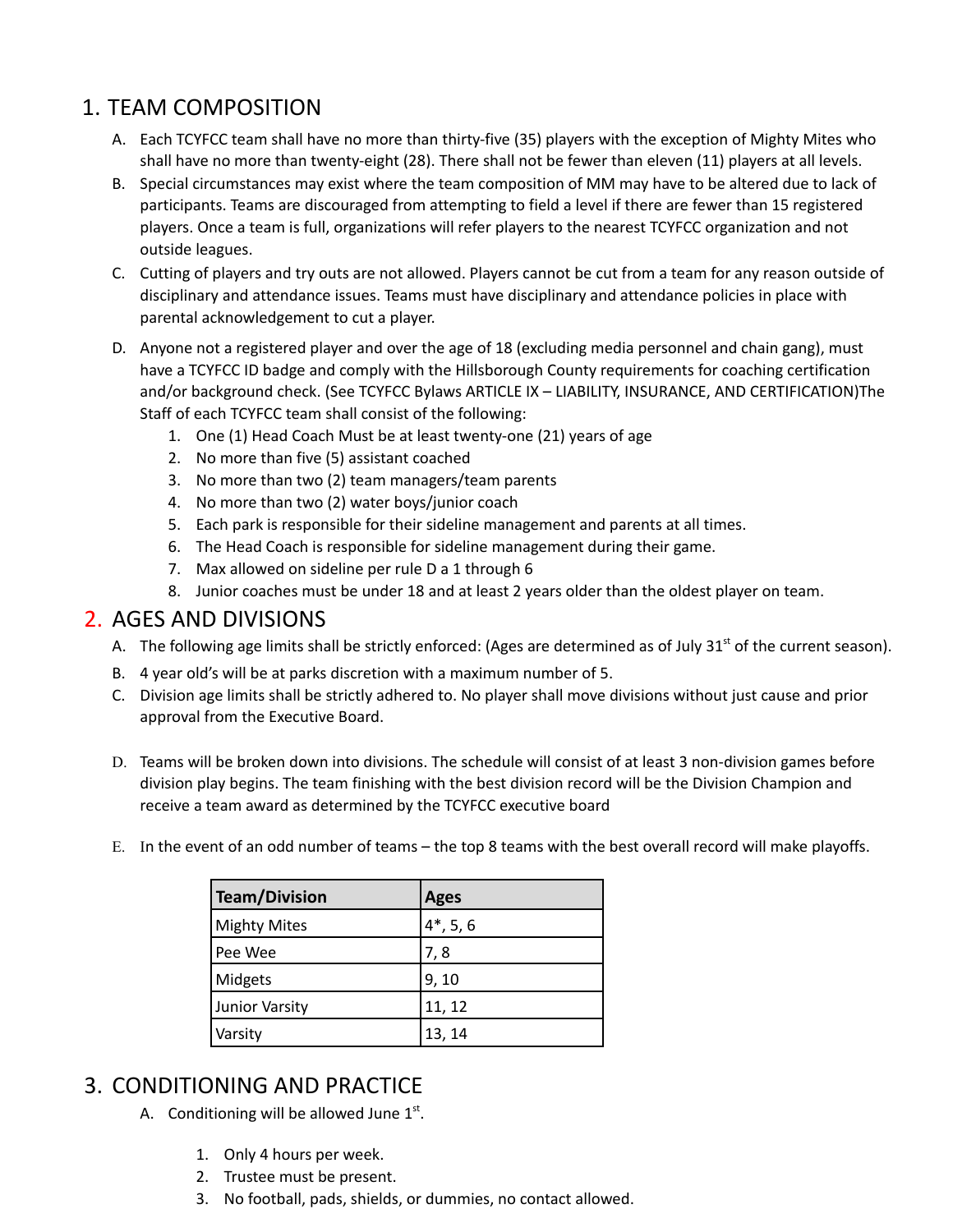- 4. No running of plays or formations.
- 5. No football equipment is allowed.
- 6. No football clinics unless approved by executive board.
- 7. Speed and agility equipment is allowed.
- 8. Does not count towards 8 hours of conditioning once practice starts.
- B. Practice shall not begin until July 1 . The following criteria is required:
- C. Practice shall be defined as any team or team members gathering to study of or execute football plays in a manner consistent with game day preparation.
- D. No one will be allowed to practice until all TCYFCC documents have been completed and submitted.
- E. Each player will have a total of 8 hours of conditioning before hitting can begin. These hours must be counted starting on the first day of official practice for the TCYFCC fall season. All 8 hours shall be completed at league where the participant will play during the season. During the 8 hours of conditioning use of equipment will be as follows:
	- 1. Hours 1 thru 4 Helmet and Shorts only
	- 2. Hours 5 thru 8 Helmet, Shorts, and Shoulder pads only
	- 3. After 8 hours; Full Gear, Blocking Pads, Sleds, and Full Contact is permitted. Each player must complete
	- 4. 8 hours of conditioning before full contact can begin.
	- 5. Full contact is defined as physical contact between
	- 6. two players in a forceful or aggressive manner with the intent to thwart or stop the opposing
	- 7. player's movement.
- F. Blocking Pads, Tackling Dummies and Sleds may be utilized during the practice days with the following restrictions:
	- 1. Coaches can only handle the blocking pads or tackling dummies during this time. No players shall hold a bag or shield for drills.
	- 2. Emphasis shall be placed on teaching "Technique" as oppose to aggressive movements.
	- 3. Blocking pads and tackling dummies shall be utilized for teaching at low speeds and limited movement
	- 4. during this time i.e. (fit drills, blocking drills and hand placement).
- G. Practices will be limited to a maximum of two hours per day. All practices, scrimmages, and games must be conducted under strict supervision by a trustee. Any activities containing contact between participants shall be limited to 1 division up or down. Teams shall hold practices as follows:
	- 1. Practice week 1 thru 4 -- 5 days for a total of 10 hours
	- 2. Practice week 5 thru  $6 4$  days for a total of 8 hours
	- 3. Practice week 7 thru end of season 3 days for a total of 6 hours (Unless *RULE 3 G* Applies).
- H. Teams with a bye week shall be permitted to practice an additional 2 hours during the bye week. The term "bye week" will equal a true bye week, a non-scheduled game, or a forfeit.
- I. Curfew for ALL practices shall be 9pm
- J. One Trustee from each organization shall be present at all practices, scrimmages and games. Coaches shall not act as Trustees at the same time.
- K. With exception of controlled scrimmages, all practices MUST be held at each Organizations official practice facility or a location approved by the Governing Board. The TCYFCC Football Director will be notified prior to any scrimmage involving teams outside of TCYFCC.
- L. In case of inclement weather Players and parents will be directed to their vehicles and will not be allowed to remain outdoors functioning lightning detector must be on the field during the adverse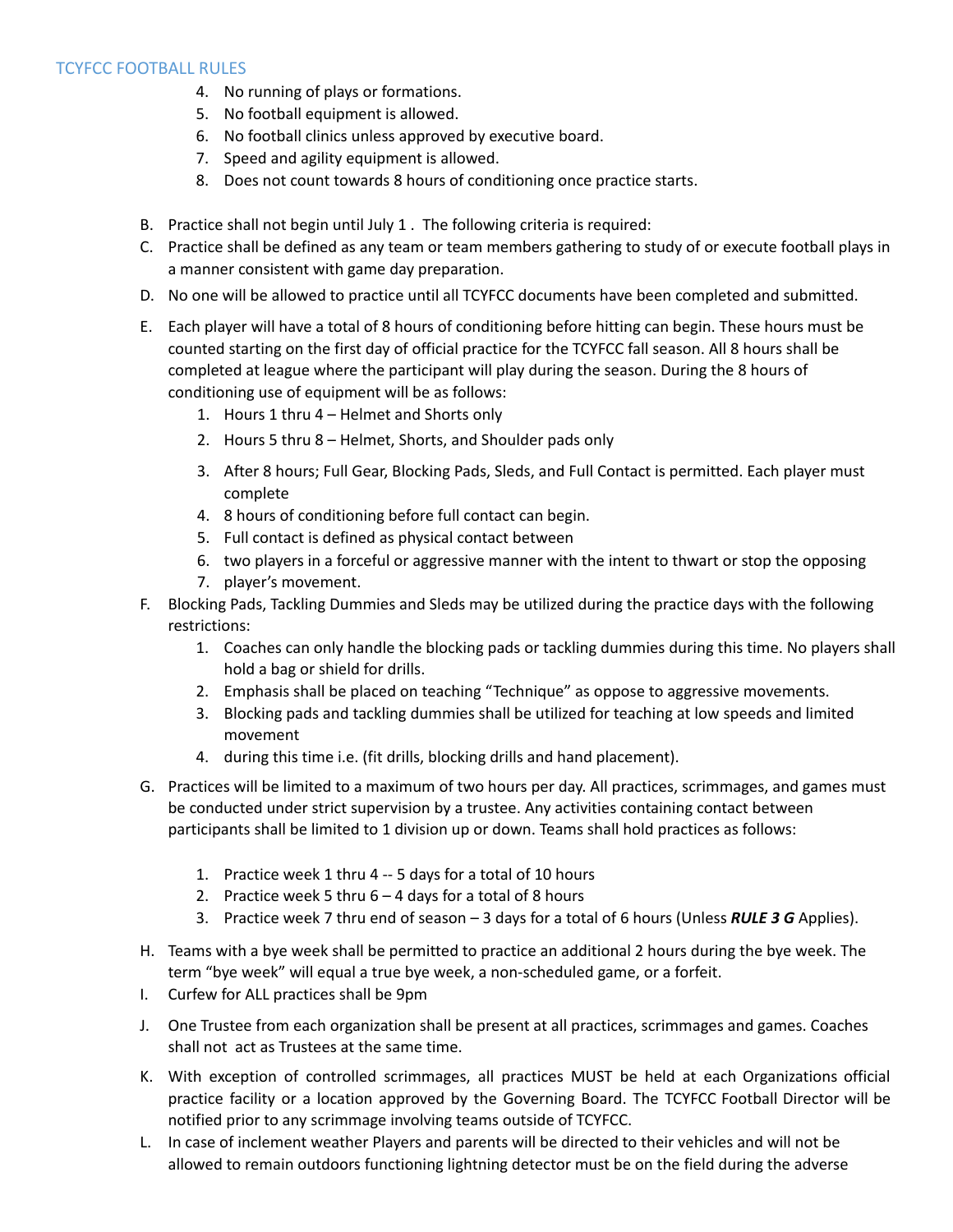weather. If lightning is detected from 0-6 miles practice will be suspended for a minimum of 30 minutes. may not resume until there has been 30 minutes without detecting lightning within 0-6 miles

- M. The following Drills and Warm-up Exercises are banned within TCYFCC: Neck Bridges, Bull in the Ring, Nut Cracker Drill (Oklahoma) and any drills or exercises not generally accepted as safe that may not be reflective of actions that would normally occur during the course of a game.
- N. Intentionally placing players in intimidating hitting drills for the purpose of encouraging players to quit is not acceptable. Coaches determined to be using this or any other tactic to drop weaker players will be immediately dismissed for the remainder of the season and may be permanently suspended

#### 4. TCYFCC GAME DAY SCHEDULE

A. All TCYFCC games shall be scheduled on Saturdays according to the following timeframes.

|                     | <b>Check In</b> |                    |
|---------------------|-----------------|--------------------|
| <b>Division</b>     | Time            | <b>Game Time</b>   |
| <b>Mighty Mites</b> | 8:00am          | 9:00am             |
| Peewees             | MM Halftime     | 10:30am            |
| Midgets             | Pw Halftime     | 12:00pm            |
|                     | Midget          |                    |
| Junior Varsity      | Halftime        | 2:00 <sub>pm</sub> |
| Varsity             | JV Halftime     | 4:00 <sub>pm</sub> |

- 1. Teams may not begin warm-up until start of the prior game.
- 2. Check-In times may be adjusted in the event of early or late running games.

### 5.UNIFORMS AND EQUIPMENT

- A. Each player shall have a complete uniform, including: Helmet with face guard, with plastic clips, shoulder pads, thigh pads, hip and knee pads, tailbone pad, and shoes with non-removable rubber cleats or screw-on cleats with metal tips, colored (no white/clear) mouth protector that is not required to be attached to the helmet, and numbered team jerseys. (Pacifier style mouth protectors are permitted in any color including white)
- B. All equipment must be in good condition and certified for the age and/or weight classification for which it is to be used. Helmets must bear the "NOCSAE" seal and evidence of safety inspection within the previous two( 2) years. Proof of inspection will be turned in to the TCYFCC Vice President no later than the June TCYFCC Board meeting, to be submitted to the TCYFCC Secretary and added to the official records.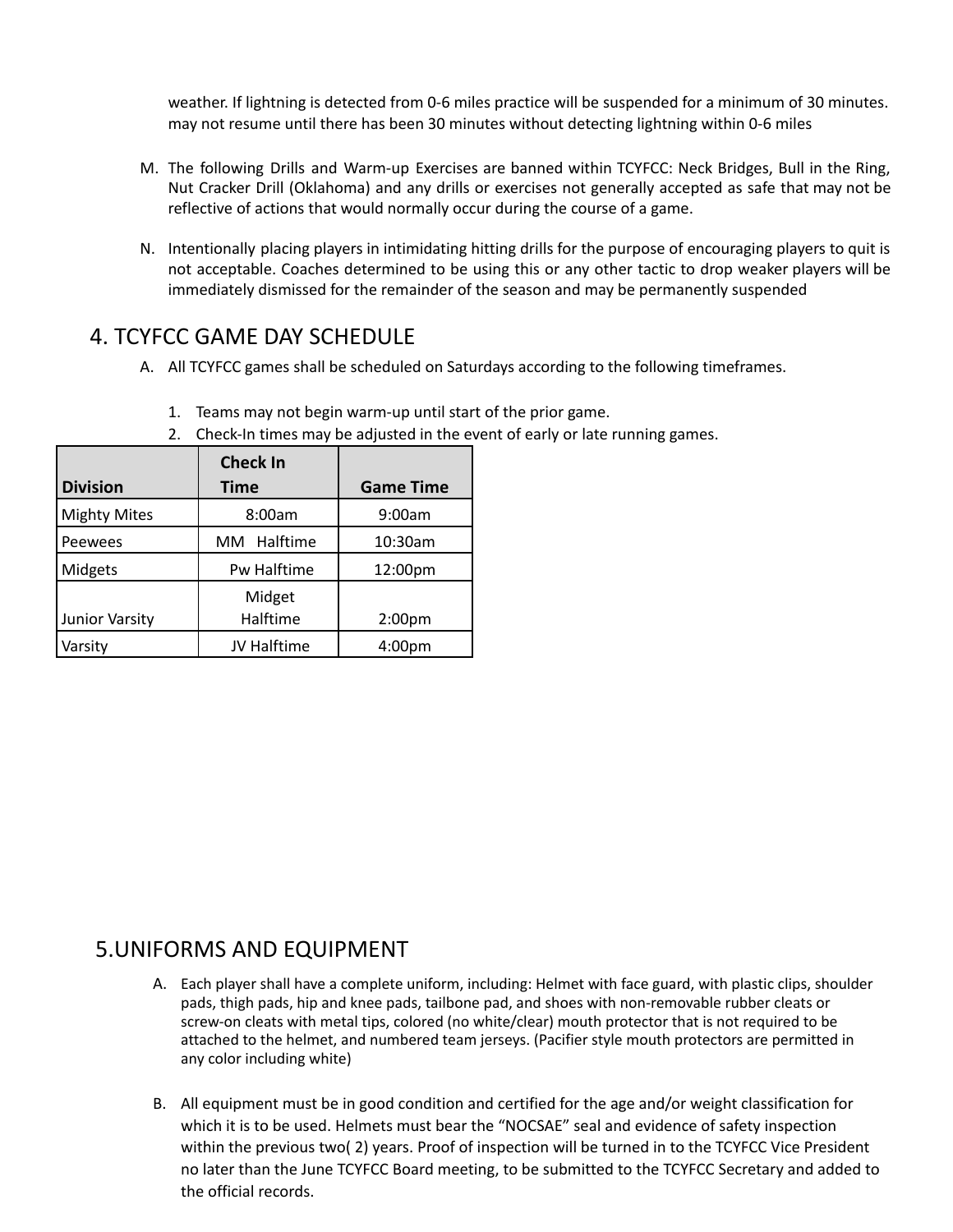- C. Once assigned, a player's jersey number shall not normally be changed from that shown on the official roster. Jersey numbers shall be defined as 0-99. There are no number range requirements assigned by position. NFHS rules on numbering restrictions is waived
- D. If a player's jersey should be lost, stolen, or damaged irreparably, and a change in jersey number is required, the following procedures shall be followed:
	- 1. IAW NFHS Rules tinted face shields are not authorized. Officials must be able to clearly see the player's eyes without having to remove the helmet during injuries.
	- 2. The player's organization shall notify the opposing trustee. The TCYFCC Vice President and/or Football Director must be notified prior to the next scheduled game by the changing organization.
	- 3. The opposing trustee shall change the number and sign the change on all copies of the official roster and the attendance sheet
- E. Should a player's jersey be irreparably damaged during the course of a game, and a number substitution is required, the opposing head coach, both Trustees, and the press box shall be notified of the change.
- F. Should the number substitution affect subsequent games, the procedure outlined in *RULE 5— UNIFORMS AND EQUIPMENT.D* above shall be followed.

#### 6. STOPPING, SHORTENING, OR POSTPONING GAMES

- A. All games must be played to completion, except under such conditions or circumstances where the safety and welfare of the players may be adversely affected. Both organizations Trustees must agree to any shortening of a game.
- B. A game may be postponed for good cause, providing the visiting team is given at least four (4) hours' notice and there is agreement by both teams.
	- 1.In the event the team desiring to postpone a game is unable to contact the head coach, Trustee, or president of the opposing team's organization, or the opposing team will not agree to a postponement, then the question shall be submitted to the TCYFCC Executive Board whose decision shall be final.
	- 2.In the event a visiting team fails to show or shows with less than the required eleven (11) players, such team's organization shall be required to pay the officiating fees for that game and the game result shall be recorded as a forfeit.
- C. In the event of inclement weather or adverse conditions, play shall be delayed for 1 hour before the game is called. If the game is called, a make-up time shall be scheduled within 1 week  $(1_{st}$  practice night or as soon as officials can be secured). When the game is rescheduled for a different date a check in shall be required before the start of the game.
- D. In the event of stopping or shorten a game(s) due to unforeseen circumstances, the minimum play requirement shall be waived. If the game is rescheduled the minimum play rule shall be reinstated.
- E. In the event a game is suspended the home team shall immediately notify the TCYFCC Football Director and Vice President.
	- 1. If a team has sufficient players (11 or more) but quits a contest before it's proper conclusion without agreement with both trustees, the team shall be fined \$500.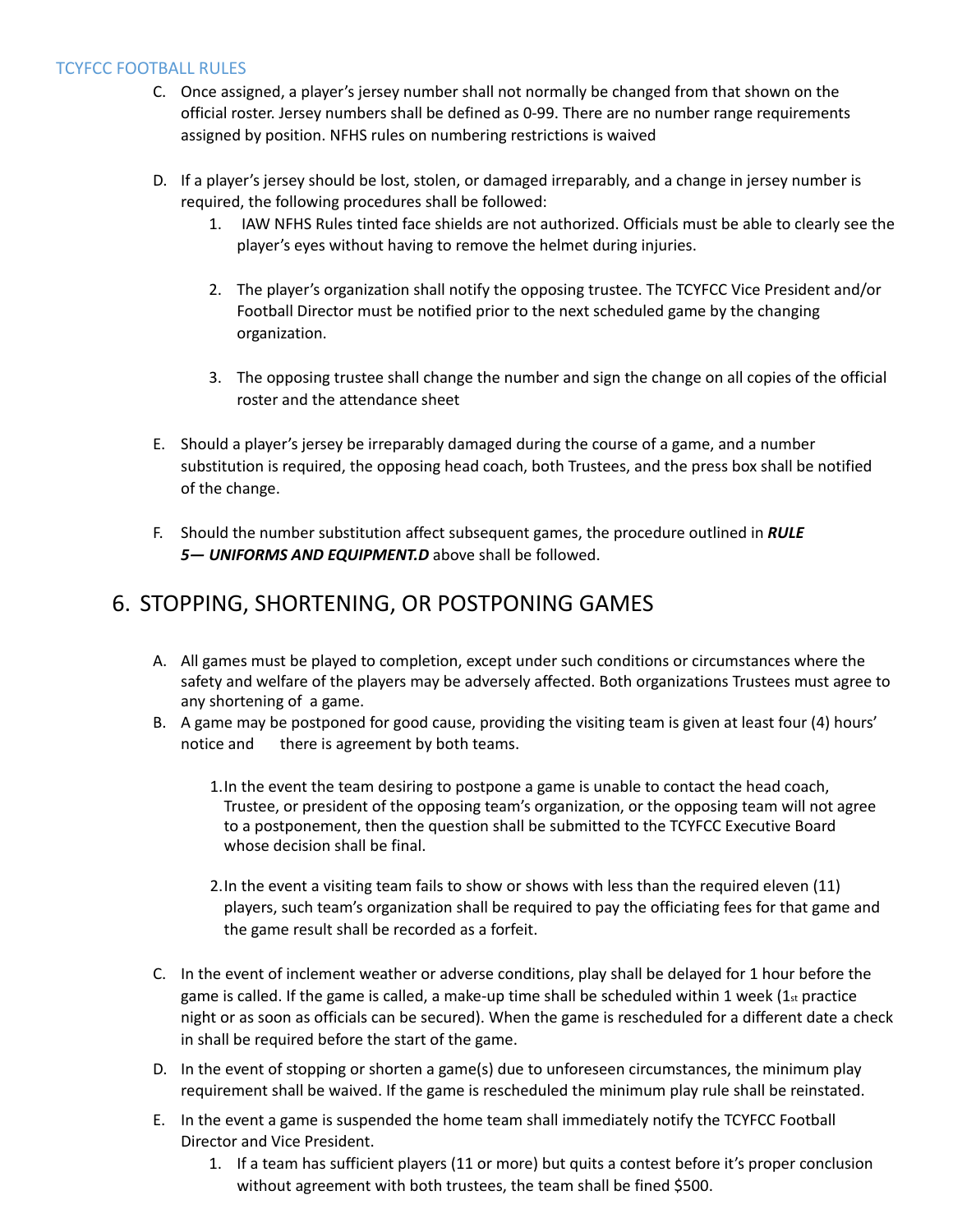- 2. In the event of inclement weather or unsafe field conditions related to inclement weather and after being delayed for one (1) hour, the on-site Trustees from each organization will determine if the contest will be delayed or postponed. One (1) hour must pass before deciding on postponement or calling the game final. If in the second half and the point difference is 35 points are more the game is final. The trustee from the losing team may declare the game and score final without concurrence of the trustee of the winning team.
- 3. During post season play if there *is not* a point spread difference of 35 points (running clock) the game will be resumed within one (1) week unless the Trustee for the losing team agrees to end the game with the scores final. If there is a running clock the game is final

#### 7. PLAYER ELIGIBILITY

A. Any football player who is or was considered a member of a High School team who dresses out for a game during the period of August 1st through December 31st, shall be ineligible to play during that year. Any player rostered with a middle school football program may participant with a TCYFCC Organization.

- B. Any football player who is rostered with a TCYFCC team may not participate with any other team until their season is over, or that player quits. If said player quits and then participates with another team, they are not eligible to return to their original team for that season.
- C. Every participant must be enrolled in and attending an accredited school or registered with the County they reside for home schooling (appropriate documentation required), unless the participant is too young to attend school. Any player who is not enrolled in and attending an accredited school shall be ineligible to participate, unless he has graduated from an accredited school. Any player who quits school after the season begins shall become ineligible to continue to play.
	- 1. The responsibility of notification of withdrawal from school shall be the responsibility of the individual player. Failure to notify the organization of his/her withdrawal shall result in his immediate removal from the team.
	- 2. Any other players knowledgeable of an individual's withdrawal from school shall be required to report such withdrawal to his/her organization's officials. Failure to do so may result in the individual also being subject to dismissal from the team.
	- 3. Any organization official knowledgeable of an individual's withdrawal from school shall be responsible to investigate the situation in an appropriate manner and report it to the TCYFCC President in a timely fashion.
	- 4. If failing to report the non-attendance of a player by any individual—player, coach, or organization official is deemed to be of a vindictive nature, disciplinary action may be warranted.
	- 5. If a player receives an out of school suspension, then the player is suspended from participating in games for the duration of the suspension
- D. Players are prohibited from practicing or playing for a TCYFCC team while a member of any other tackle football team with any youth or school program. If a player quits to participate in another program that player may not return.
- E. Participation in flag football programs are allowed. Participation in "All- Star" or other select programs are prohibited during the TCYFCC season if practices or tryouts consist of full contact. TCYFCC participants may attend non-contact camps, clinics, or tryouts during the season.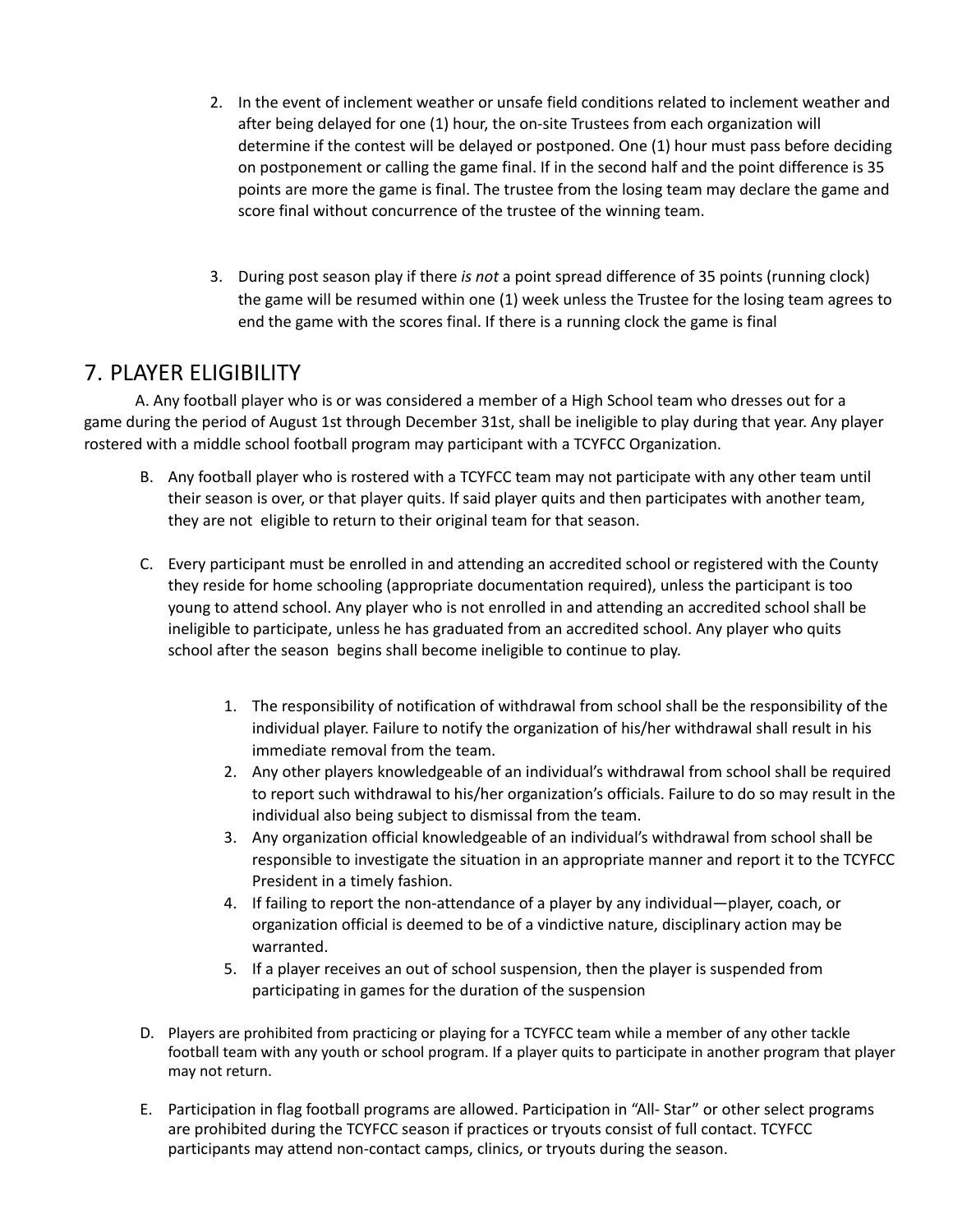**F. Any organization knowingly using an ineligible player will be placed on 1-year probation and will forfeit the right to host any post-season games or Cheer Offs for a period of two years.**

 $\mathcal{L}^{\mathcal{L}}$  . The set of  $\mathcal{L}^{\mathcal{L}}$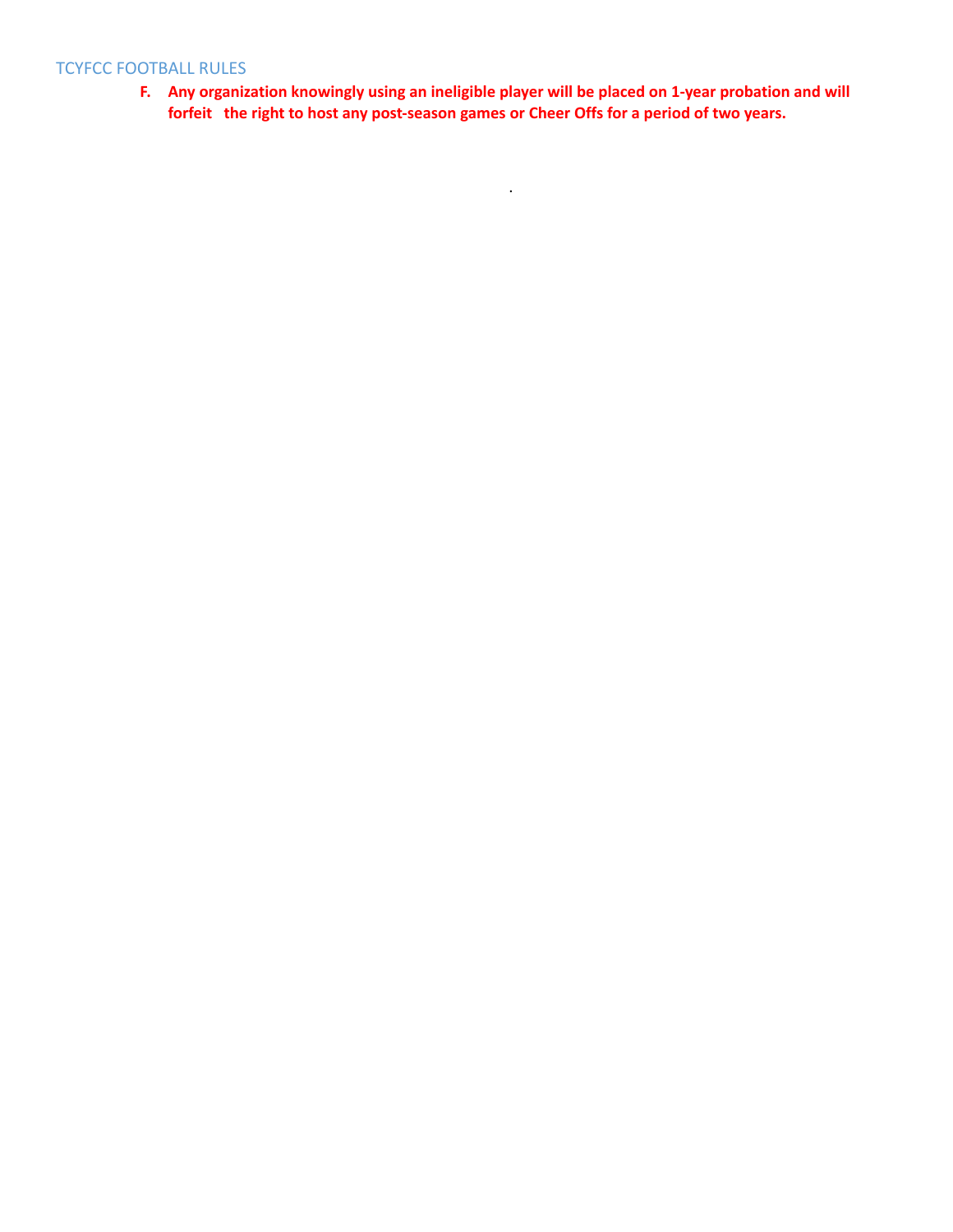#### **4. A violation of** *RULE 7—PLAYER ELIGIBILITY* **shall result in the forfeiture of all games at the point in time in which the player became ineligible and continued to participate.**

- 5. If at any time during the season the eligibility of a player becomes a question, after a majority vote of the TCYFCC Executive Board, the questioned player(s) may be required to provide documents to prove his/her eligibility (i.e. original birth certificate, school records, etc.)
- 6. A player(s) may move from one-member organization to another member organization in successive years with the written consent of both organizations. Not giving written consent is only for the purpose of collecting equipment or unpaid funds or any documented disciplinary actions from the organization. This rule may be waived with the written consent of both organizations or the approval of the TCYFCC Executive Board.
	- a. Any participant found owing any money to an organization will be suspended until the obligation is taken care of. The organization shall not be held liable.
	- b. Players may NOT participate in practice until a waiver is granted. Electronic communication by the previous organization is permitted to allow the player to practice. A formal waiver will be obtained prior to the first regular season game or said player is ineligible
- 7. A player cannot move from one (1) organization to another after their first day of practice.
	- a. This rule can only be waived by the TCYFCC Executive Board.
	- b. Players that leave TCYFCC to participate with an outside organization and wish to return to TCYFCC in the same season, they must return to the same TCYFCC team.
- 8. Football player's attendance check is to be conducted 1 hour prior to game time. Any player not checked in by kickoff will be ineligible for that game.
- 9. Game Attendance is required at a minimum of 70% of eligible rostered regular season games to be eligible to participate in Post season play. Exceptions will only be granted for documented medical issues, with TCYFCC Executive Board notification and approval.

#### 8. GAME OFFICIALS

- A. All TCYFCC games shall be played with five (5) officials but a minimum of three (3) shall be required. One official must remain in the press box to run the clock. For the Playoffs and Super bowl six (6) officials for all age levels.
- B. When determined appropriate, a specific complaint of an official's conduct or interpretations of Rules shall be forwarded, in writing, to the TCYFCC Vice President and Football Director.
- C. *ONLY the head coach may engage or question officials during a game.* The first infraction will result in a sideline warner. Subsequent infractions will result in an unsportsmanlike penalty. Trustees are prohibited from disputing judgment calls. Assistant Coaches, League Officials, and parents are not authorized to engage officials and are subject to disciplinary process as described in the TCYFCC Bylaws
- D. No coach, player, trustee, or spectator may touch, grab, bump, or have physical contact with any game official against his/her will. The individual shall be immediately suspended from any TCYFCC event to include practices pending an investigation and disciplinary hearing
- E. If a Coach, Trustee, Organizational Board member or parent engages an official off the field on the grounds of the facility, in the parking lot, are anywhere else they will be immediately suspended from attending any TCYFCC event to include practices pending an investigation and disciplinary hearing by the Executive Board.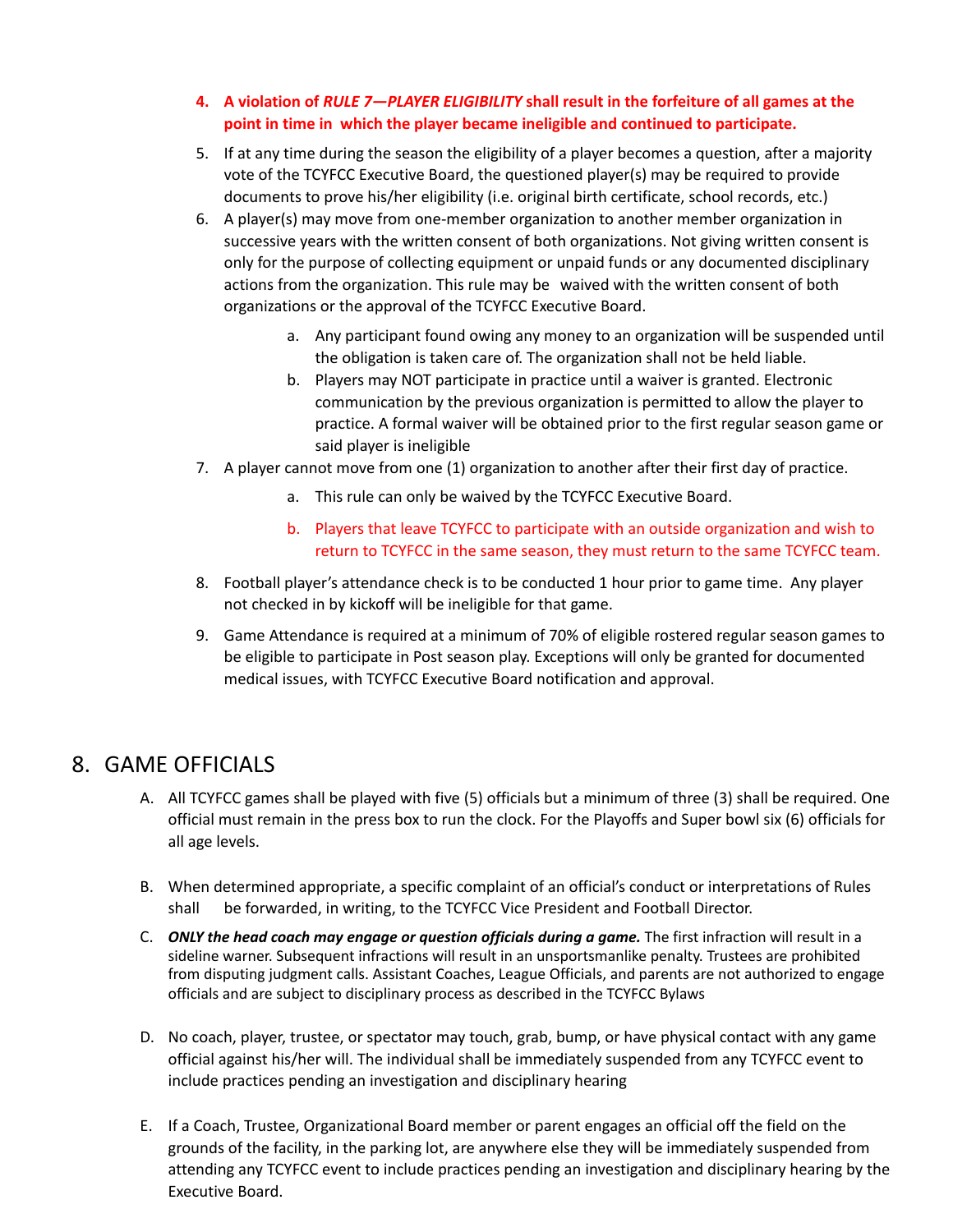#### 9. PLAYING RULES

A. All games shall be played according to the Florida High School Activities Association (FHSAA) rules with the following exceptions:

- 1. Quarters shall be ten (10) minutes in duration for Varsity, Junior Varsity, and midgets games, eight (8) minutes for , Peewees, and Mighty Mite games. Halftime will be ten (10) minutes.
- 2. The following ball sizes shall be used, brand must be genuine leather Wilson or leather Riddell:

| <b>Division</b>       | <b>Wilson</b> | <b>Riddell</b> |
|-----------------------|---------------|----------------|
| Varsity               | TDY           | RDY            |
| <b>Junior Varsity</b> | TDJ           | <b>RDJ</b>     |
| Midgets               | $K-2/$        | <b>RDP</b>     |
| Peewees               | $K-2$         | <b>RDP</b>     |
| <b>Mighty Mites</b>   | $K-2$         | RDP            |

- 3. All night games preceding a school day shall begin no later than 7:30 p.m. except in extreme circumstances as determined by the TCYFCC President to be in the best interest of the TCYFCC.
- 4. All games should start as close to the scheduled time as possible. A reasonable amount of time shall be allowed for proper player warm-ups, official's instructions and introduction of team captains.
- 5. During exhibition games only one coach shall be allowed on the playing field during play. The coach is permitted to be in the huddle during play call and must stand 10 yards behind the ball when in play.

6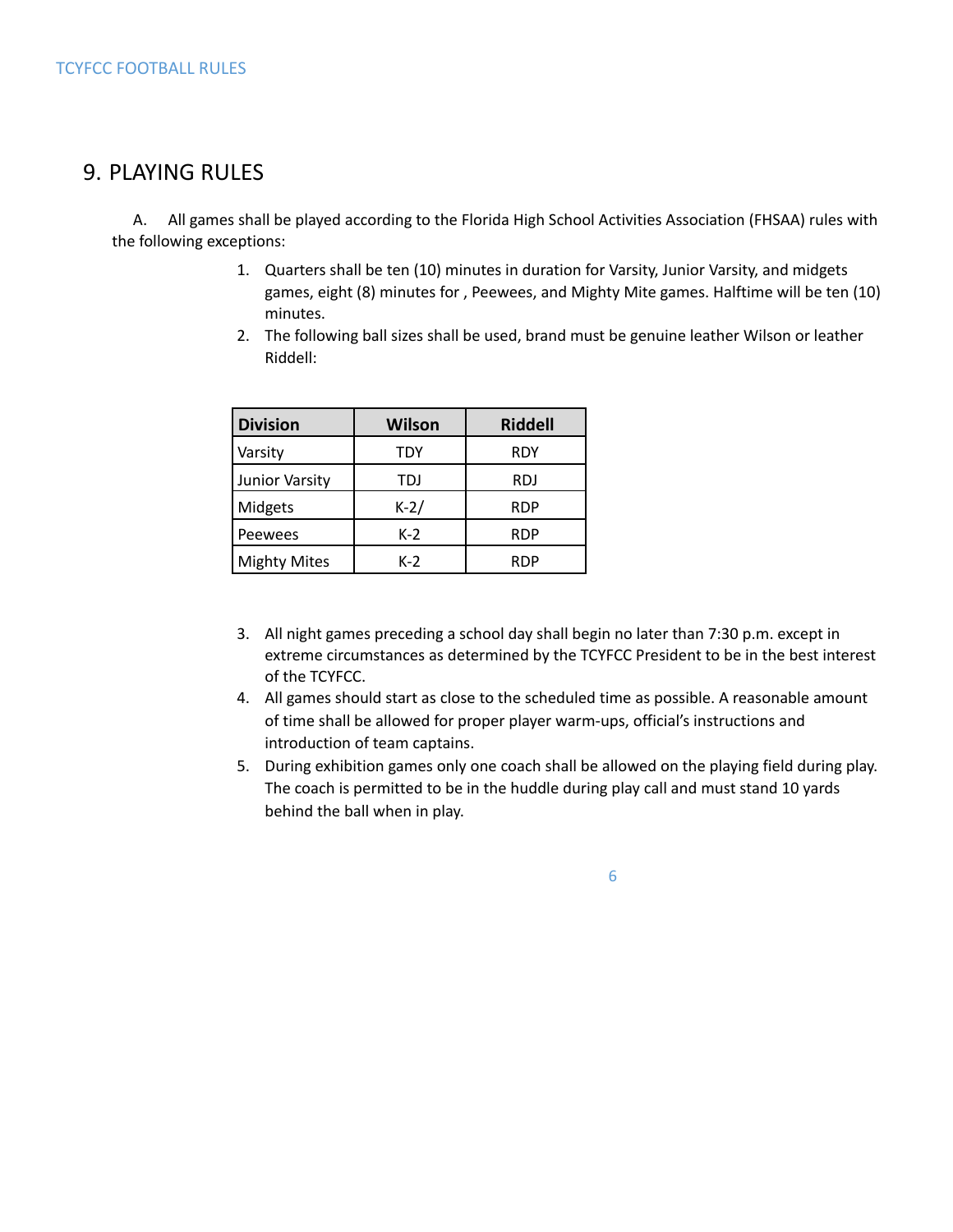- 6. While the ball is in play there shall be no coaching or interfering with the play or an unsportsmanlike conduct penalty will be applied.
	- a.For Mighty Mite Division only one coach on the field for the entire season regardless of exhibition, regular season, or playoff games.
- 7. In the Midget, Pee Wee and Mighty Mite divisions, one point shall be scored for running "a point after touchdown" and two (2) points for forward passing or kicking "a point after" touchdown. In all other divisions, two (2) points shall be scored for kicking the "point after touchdown" and one (1) point for running or passing a "point after touchdown".
- B. All teams shall refrain from running up scores. Coaches and Trustees are under obligation of sportsmanship and fair play to take reasonable steps to avoid running up the scores, and thereby, demoralizing and embarrassing the opposing team.
- C. When there is a point spread of thirty-five (35) points or more, the following rules will go into effect:
	- 1. There will be a mandatory continuous clock, except for time-outs, official time-outs, and injury time-outs. The team leading by thirty-five (35) points or more is prohibited from calling a time-out during the last two minutes of any game.
	- 2. When the point spread falls below thirty-five (35) points, normal time keeping shall resume.
	- 3. There shall be no kick offs of any kind. Losing team shall get the ball at their 40 yard line; winning teams shall get the ball at their 20 yard line.
	- 4. On punts, the kicker must kick the ball without being rushed. Following the punt, the ball will automatically be dead at the spot where it rolls dead. There shall be NO returns on punts.
	- 5. There shall be no passing, reverses, trick plays or blitzing of any kind allowed for the winning team.
		- a. Any violation shall result in an unsportsmanlike penalty of 15 yards and possible fines/suspensions for violations of rules listed above.
- D. It is the intent of the TCYFCC to see that all players listed on the official roster are given a reasonable opportunity to play in every game, barring sickness, injury or disciplinary action. Therefore, all eligible (non benched) players that are on the sideline during a game shall be guaranteed a minimum of five (5) plays per game. Any ineligible players will be announced at check in. The five (5) play rule also applies to all Play Offs and Super Bowl games.

1. Should a player become injured, sick, or refuses to play prior to obtaining the minimum number of plays the head coach will inform their trustee and the opposing head coach. The trustee will inform the opposing trustee.

2. Declaring a player ineligible due to illness or injury or any other cause after a game when it is shown the player did not have the required number of plays is not acceptable

- E. Breaching this GUIDELINE shall subject the head coach to disciplinary action as follows:
	- 1. 1st Offense 2nd Offense Three game week suspension to include all team activities. Organizations will be fined \$500. 3<sup>rd</sup> Offense- Coach is permanently suspended. Organizations will be fined \$750.
	- 2. Additional Offense Subject to *ARTICLE XVI – DISCIPLINARY PROCESS* of the TCYFCC Bylaws
	- 3. Post Season Offense– Playoffs- Organizations will be fined \$1000. Head Coach will be suspended for the remainder of the post season.
	- 4. Super bowl- Organization will be fined \$1000. Head Coach will be suspended for the first 3 games of the next season to include all team activities.
	- D. Each organizations trustee is tasked with the responsibility to ensure all their coaches are familiar with and understand these and all other applicable rules. Copies of appropriate rule must be available at all games.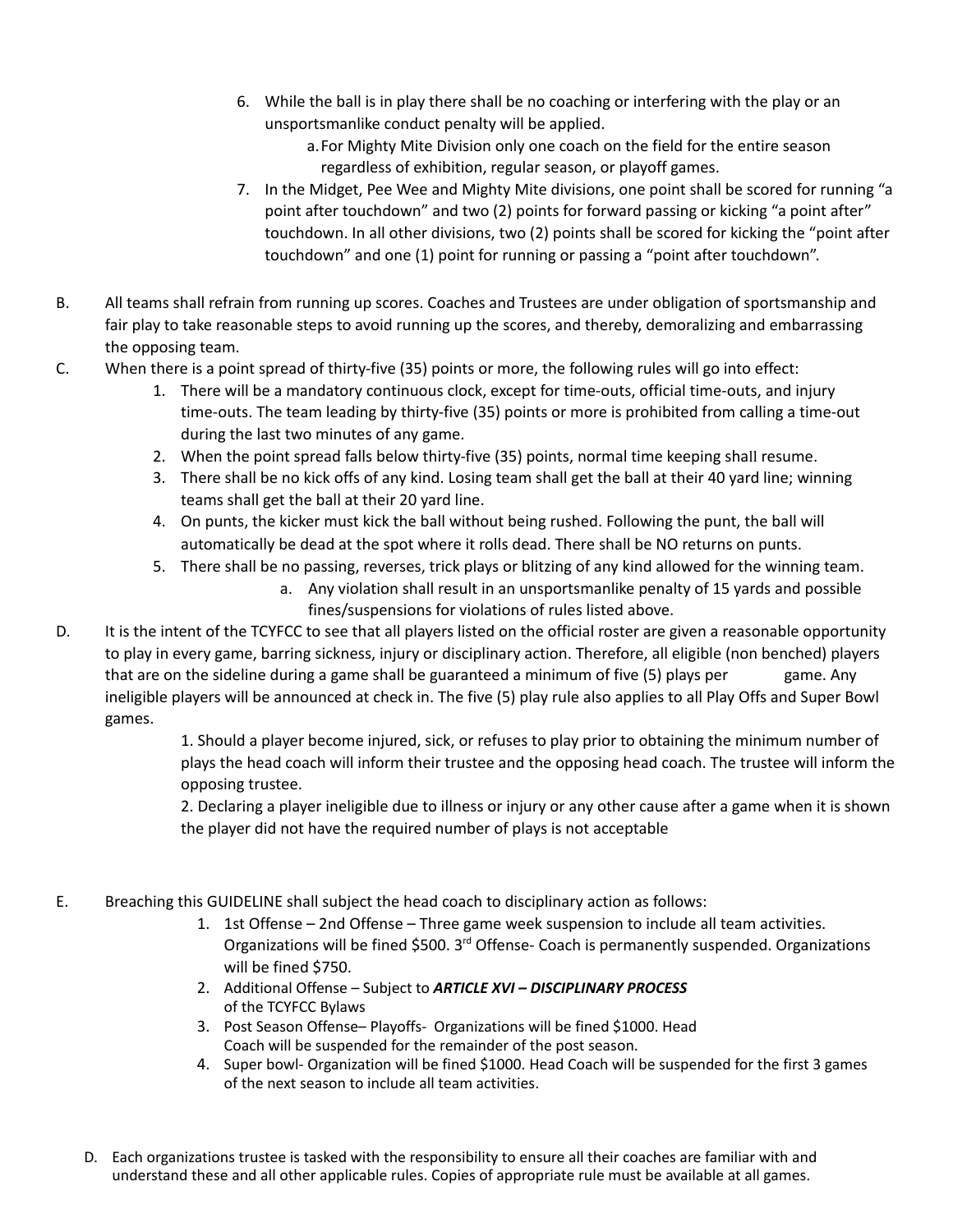E. In the event of a tie game, the Kansas City Tie Breaker (four (4) downs from the ten (10) yard line as defined in the FHSAA rules shall decide the game.

# 10. OFFICAL ATTENDANCE CHECK

- A. The official attendance check will be held during the preseason games. Trustee/Alternate Trustees shall be responsible for the check-in. During Post Season play an independent trustee may conduct Check-In with the approval of the absent team.
- B. Each team shall present to the designated Trustee three (3) type-written or hand printed official rosters. See *ARTICLE X—TEAM ROSTER AND OFFICIAL BINDER* of the TCYFCC Bylaws. No player will be cleared to play in any regular or post season game that has not been certified. This will not be waived under any circumstances
- C. Prior to the check in of each player, the Trustee representative shall certify that the information on the official rosters and the information in the binder is accurate and matches the player in all respects.
- D. Players shall be checked-in by older age players first, followed by younger age players and each player shall be required to wear or carry his/her properly numbered game jersey. Refer to *ARTICLE X—TEAM ROSTER AND OFFICIAL BINDER* of the TCYFCC Bylaws for specific directions.
- E. Only one (1) TCYFCC Trustees/Alternate Trustee per team shall be present for the official attendance check. No parent or on-lookers shall be allowed in the immediate area.
- F. The player will step before the trustee giving his name and his jersey number
- G. The opposing trustee will compare this information and the picture in the database against the player
- H. The opposing trustee will verify the player's DOB with the player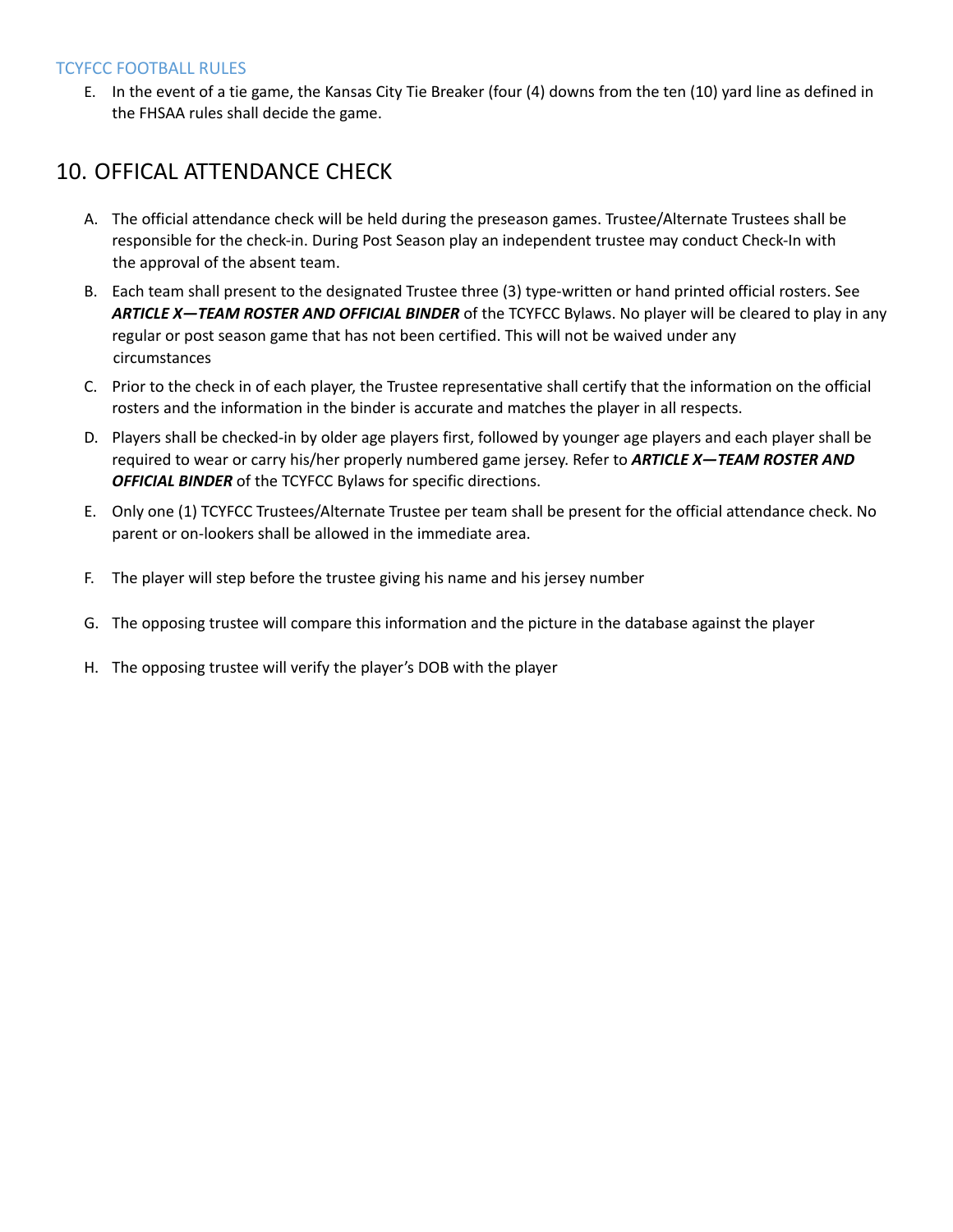G. Any individual who is absent from the official attendance check shall be checked in at the next regular scheduled game. All requirements under *RULE 12—ADDING AND DROPPING PLAYERS* must be met for the individual to be added to the roster.

# 11. PRE-GAME ATTENDANCE CHECK

- A. Every player shall be checked in prior to game time of every TCYFCC game. This rule will not be waived under any circumstances. (See *RULE 10—OFFICAL ATTENDANCE CHECK*)
- B. Conduct of Attendance Check;
	- 1. Each team's Attendance Check representative shall be a TCYFCC Trustee, Alternate Trustee, or TCYFCC Executive Board Member. (See *RULE 10—OFFICIAL ATTENDANCE CHECK*.)
	- 2. Attendance Check shall be attended by the players and Trustees from each team only. Parents, other coaches, and on-lookers shall not be permitted in the weigh-in area.
	- 3. During Post Season play, a trustee from a team not involved may conduct Attendance Check. In the absence of an involved team's trustee with the approval of the absent team.
	- 4. Attendance Check shall be conducted in game gear no hats, jewelry, or headphones, etc.
	- 5. Any Player who is game ineligible due to injury, illness, or disciplinary action shall be declared during check-in. Opposing Trustees shall be notified of any changes to a player's game eligibility status after check in.

### 12. ADDING DROPPING PLAYERS

- A. No players shall be added after the final sealing or all games will be forfeited by such team and the team adding such players shall be ineligible for post season games. Games may continue to be played by such teams, but for record-keeping purposes, a win shall be credited to any opponent team(s) in which they continue to play after Game Week Four.
- B. If a rostered team drops below fifteen (13) rostered players for any division, they may add back to the maximum of twenty (20) rostered players without penalty. The organization must notify the TCYFCC Vice President and TCYFCC Football Director and receive written approval from the TCYFCC Executive Board to do this. No players will be added after week 6. In the event after week 6 a team falls below 11 TCYFCC Executive Board may allow team to add back to 12 players. If the roster falls below 13 players due to a rules violation – the team will not be allowed to add players to the roster.
- C. Any player deleted from a team's official roster may not be reinstated without the approval of the TCYFCC Executive Board.
- D. No organization shall alter or change its own roster. Any changes must be made by another organization's Trustee or Alternate Trustee. All Changes must be signed and dated by both organizations' Trustee.

### 13. DIVISION CHAMPIONSHIPS/PLAYOFF POSITIONS TIE BREAKER RULE

A. Championships and Play Off positions shall be determined in the following manner:

Teams will be equally divided into National and American Divisions. There will be one (1) champion in

each Division in each age division

- 1. Division Record
- 2. Head to Head
- 3. Coin Toss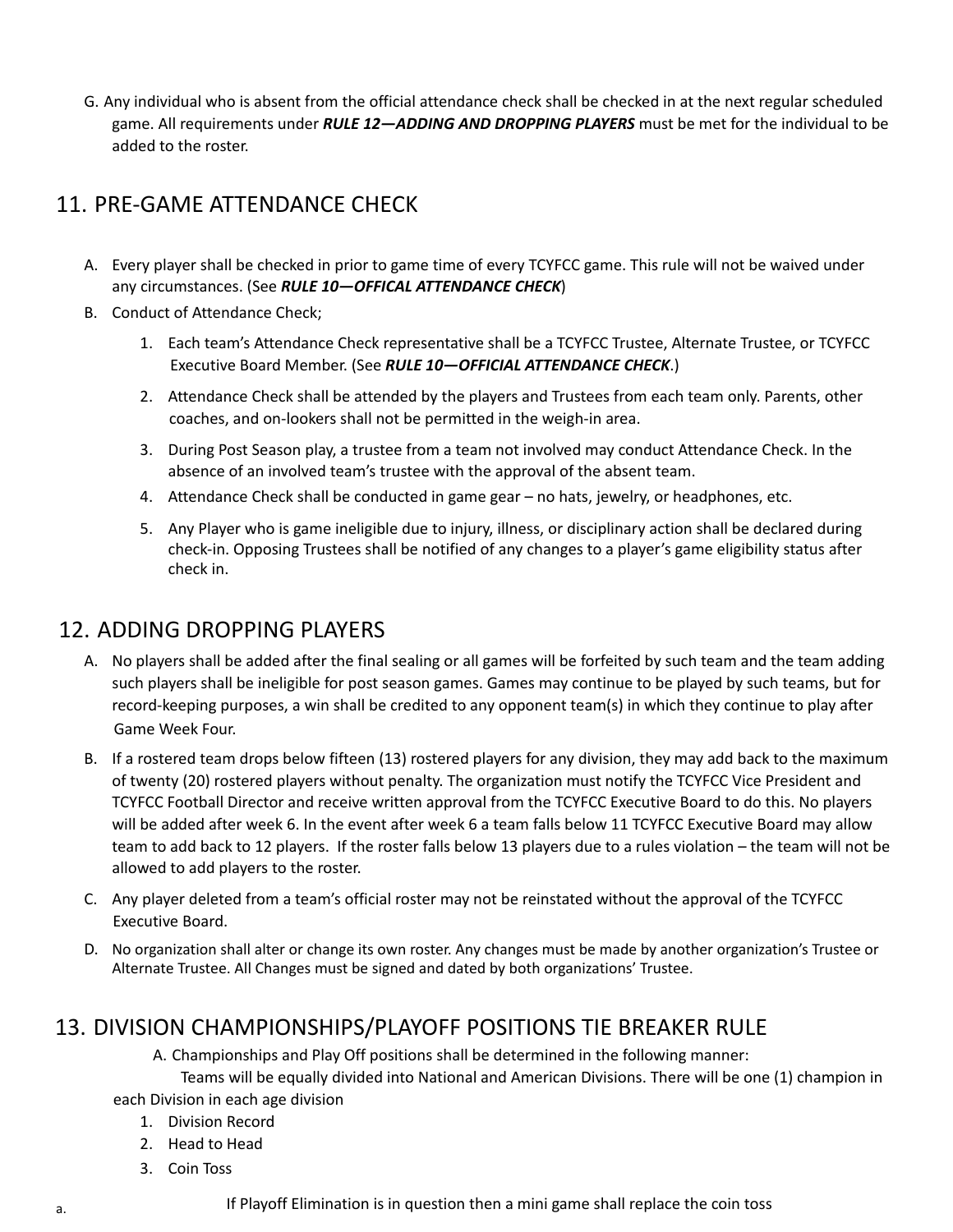- $_{\rm b}$ . Mini Game shall be defined as one half ( $\frac{1}{2}$ ) of a game. Each team shall have 2-time outs. In the event of a tie then Kansas City tie breaker rules shall apply. During Mini Game the 5-play rule shall not be enforced.
- B. The rest of the division is seeded for playoff purposes by dividing the total number of division games won by the total number of games played. A tie game counts as half (1/2) a game won and half (1/2) a game lost.
- C. In the event that two (2) or more teams have the same division Won-Loss record, the following criteria shall be applied in the order listed
	- 1. Division Head to Head
	- 2. Overall win/loss percentage including non-division games

#### 14. PLAYOFF AND SUPERBOWL

A. Play Offs: Eight (8) teams will qualify for post season play. The top 4 teams in each conference, using conference records.

- 1. In the event of odd number of teams the top 8 teams will qualify for post season play.
- 2. Play Off games to determine the participants in the Super Bowl will be scheduled as follows: D. Round 1.
- 3. The American conference Champions will play the  $4<sup>th</sup>$  seed from the National conference.
- 4. The National Conference Champions will play the  $4<sup>th</sup>$  seed from the American Conference.
- 5. The 2nd seed in the American Conference will play the 3rd seed in the National Conference.
- 6. The 2nd seed in the National Conference will play the 3rd seed in the American Conference A. Round 2.
	- a. The winner of American Conference Champion vs 4<sup>th</sup> seed from National Conference will play winner of 2<sup>nd</sup> seed National Conference vs 3<sup>rd</sup> seed American Conference.
- 7. The winner of National Conference Champion vs 4<sup>th</sup> seed from American Conference will play winner of 2<sup>nd</sup> seed American Conference vs 3<sup>rd</sup> seed National Conference.
	- a. Highest seeded team shall choose the game site, unless the opponent is hosting the playoff round.
- 8. Highest seed team shall choose sideline.
- B. Super Bowl:
	- 1. The second round of Play-Off winners shall meet in a single game—Super Bowl.
	- 2. Super Bowl shall be held at an approved high school game field or other approved venue with proper amenities capable of handling the volume of participants and spectators that accompany said event. Approval shall be determined by Executive Board Vote.
- C. Game Day of Champions
	- 1. Official schedule may include the Game Day of Champions. Super Bowl winners for the squads, designated by the Hillsborough Sports Authority, have the option to attend if the Super Bowl winning team does not choose to participate; the Super Bowl runner up has the option to attend.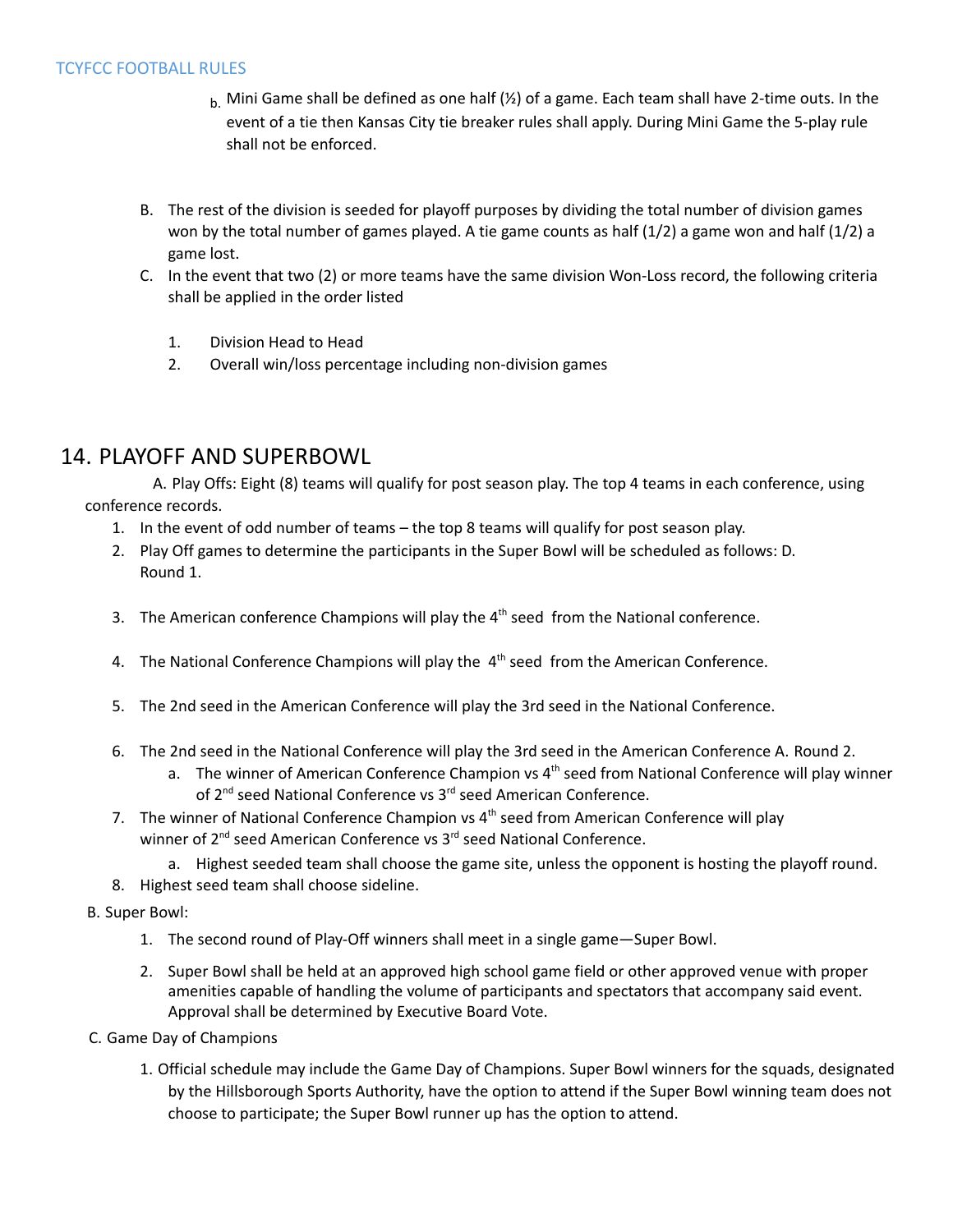#### 15. RULE CHANGES

- A. TCYFCC Football Rules may be reviewed for possible changes by the Board of Trustees in even-numbered years.
- B. Should any rule changes become necessary at any time, the procedure specified in *ARTICLE VIII— AMENDMENTS* of the TCYFCC Bylaws shall be adhered to.

#### 16. PROTESTS

- A. An official's judgment call will not be considered as grounds for a protest.
- B. All other protests shall be filed in accordance with By-Law *ARTICLE XVI—DISCIPLINARY PROCESS* of the TCYFCC Bylaws
	- 1. Protests must be submitted; in writing, with evidence and \$100.00 filing fee, to the TCYFCC President or the President's designee no later than forty-eight (48) hours after termination of the protest game.
	- 2. Post Season Protests must be submitted; in writing, with evidence and \$100.00 filing fee, to the TCYFCC

President or the President's designee no later than twenty-four (24) hours after termination of the protest game.

C. It must be the responsibility of the protesting team to furnish tangible evidence of a contestable violation.

### 17. SPECIAL RULES FOR THE MIGHTY MITE DIVISION

- A. Regulation field shall be used. Eleven players per side.
- B. NFHS rules will be used with exceptions listed on this sheet.
- C. Each game shall be played using four (4) eight-minute quarters, regulation clock.
- D. Delay of game shall be called following 30 seconds from the ready for play signal.
- E. There shall be no kick-offs. The ball will be placed on the 40-yard line.
- F. Kicks:
	- 1. On 4th down, the head coach of the team on offense must declare to the referee if he is going for it, punting or wants the ball placed ten yards down field.
		- a.The offense may choose to punt the ball or have the ball spotted ten yards from their line of

scrimmage and the ball will turn over on downs at that spot.

- b.On punts, the kicker must kick the ball without being rushed. The defense must move outside the hash marks. Following the punt, the ball will automatically be dead at the spot where it rolls
	- dead. There shall be NO returns on punts.

G. One (1) coach may be on the field, with each team and may not have contact, including verbal, once the ball is snapped. The coach shall be positioned ten yards behind the offense or defense.

- 1. First offense: warning,
- 2. Second offense: 15 yards for unsportsmanlike,
- 3. Third offense: ejection.

H. Extra points must be by run, pass, or kick. Run = 1 point. Pass = two (2) points will be scored for passing (pass must be a forward pass which is caught across the line of scrimmage) or kicking for the "point after touchdown" and one point (1) for running the "point after touchdown." Kick=2 points. There shall be no field goal attempts.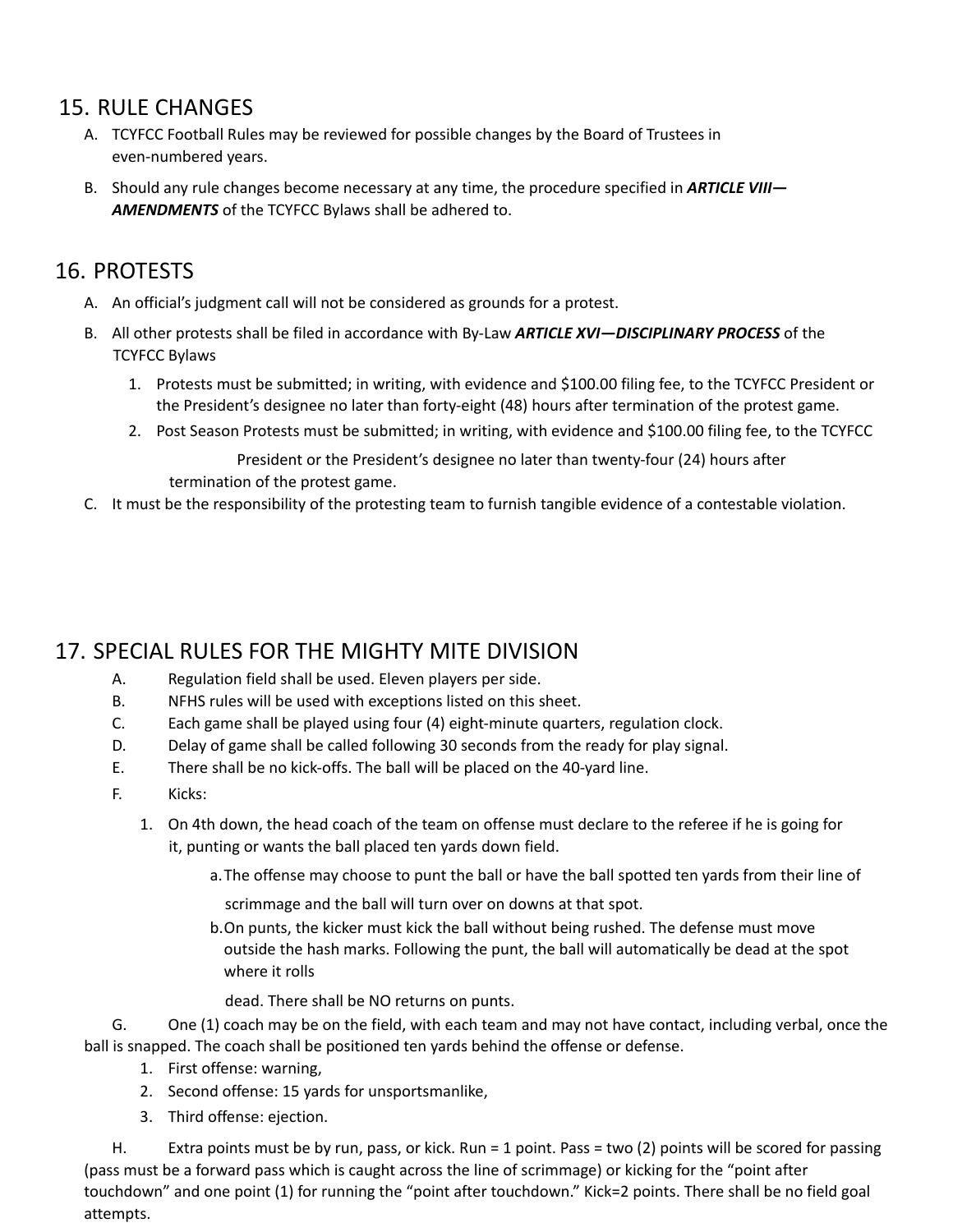- I. If a game ends in a tie, Kansas tie-breaker shall be used.
	- J. All penalty enforcement shall be in accordance with NFHS rules as used in all other tackle games used in youth football.
	- K. If your defensive formation is a 5-2, 3-4, or 6-2 only one defensive player may be lined up head over the center. They will not be allowed to shade to the left or right. Nor may they line up in the gaps on either side of the center. If your defensive formation is a 4-3 or 4-4 your two interior defensive lineman may line up directly over the offensive guards. They cannot shade nor line up in the gap on either side of the center. Any other defensive formation that is utilized that requires interior lineman near the center must not allow the interior lineman to line up in the gap on either side of the the center. This defensive player must be in a 3 or 4-point stance and may not engage the center until the center/QB exchange is complete. Violation of this rule is a live ball foul for "Illegal Defense" and shall result in a 5-yard penalty assessed against the defensive team. All other players have to lineup outside of the guards or on an outside shade. They can be standing or in a 3 or 4-point stance. None of these players can stunt into the A gap. No blitzing of the A gap until the ball is snapped.

Violation of this rule is a live ball foul for "Illegal Defense" and shall result in a 5-yard penalty against the defensive team.

L. No defensive player may blitz between the offensive guards and center (A Gap). Blitzing shall be defining as an intentional movement into the A gap prior to the flow of the play being established, or reaction to a hand off, by the offense. Violation of this rule is a live ball foul for "Illegal Defense" and shall result in a 5-yard penalty against the defensive team.

# **18. EJECTIONS**

- A. An Official's Ejection Report (Email or hard copy) will have the person or player's name, jersey number (if a player), organization name, date, division, and reason for the ejection. The TCYFCC Football Director and TCYFCC 1 Vice President will receive a copy of the Official Ejection Report within 24 hours.
	- B. For all ejections an appearance before the TCYFCC Executive Board is at the discretion of the President or 1 Vice President. The organization, player, or coach may not call for a special meeting for reinstatement.
	- C. If the ejection requires an automatic suspension listed below the suspension is applied for the next regular season game, mini game, make-up game, playoff, or championship game that is to be played. Multiple game suspension may carry over into the next season. Byes due to a forfeit, game postponements due to weather, etc., do not count as a game in the case of a suspension. The suspension period is over the next two official TCYFCC actual games played.
- D. Football Players:
- 1. All ejections will be reviewed by the TCYFCC Football Director who may, based on the Official's Report and any video evidence, make a suspension proposal to the Executive Board for approval.
	- 2. Any player ejected from a game or field for unsportsmanlike conduct is automatically suspended for the next (1) game.
	- 3. Any player ejected from a game or field for a physical altercation or fighting is suspended for the next two (2) games. Fighting is defined by the National Federation of High Schools (NFHS) as "Any attempt by a player or non-player to strike or engage a player or non-player in a combative manner unrelated to